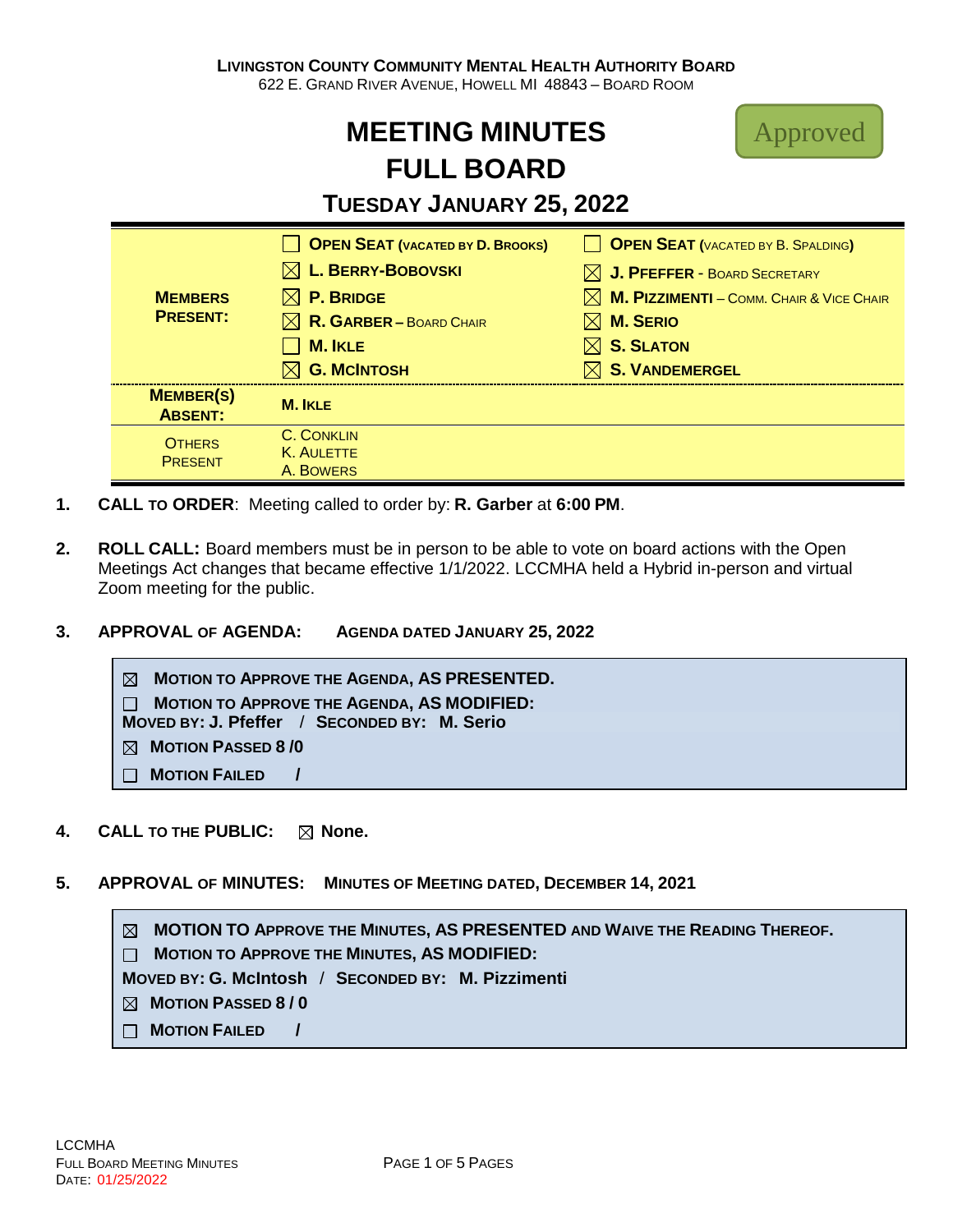# **6. BOARD ADMINISTRATION:**  $\Box$  **None**  $\boxtimes$  **Item(s)** Noted Below

- a) Per-Diem for Special Meetings / Functions:  $\boxtimes$  None  $\Box$  Items Noted Below
- b) Event Announcement(s): □ None ⊠ Item(s) Noted Below
	- CMHAM 2022 Virtual Winter Conference February 8 & 9, 2022
- c) Livingston County Board of Commissioners:
	- Resolution number 2022-12-211. approving re-appointments to the LCCMHA Board:
		- R, Garber……………………..term expires 12/31/2024
		- S. Slaton……………………...term expires 12/31/2024
- d) 2022 Board Committee Chairs appointed by Board Chair, R. Garber
	- 1) Ways & Means Committee Chair: Mary Pizzimenti
	- 2) RRAC Committee Chair: Lisa Berry Bobovski
- e) By-Laws approved by LCCMHA Board on December 14, 2021 Informational

### **7. CONSENT AGENDA:**

### **8. EXECUTIVE DIRECTOR'S REPORT:**

- **a)** Delegated Contract Approach Dated January 2022 Report / Informational
- **b)** Wait List Update / Informational
- **c)** Agency & Community Update / Informational
- **d)** FY21-FY25 LCCMHA Strategic Plan Informational

### **e) FY22 Pass Through Provider Stabilization Funding**

Discussion was held. Board requested report of how this funding was distributed to providers once available.

### **MOVED BY: J. Pfeffer** / **SECONDED BY: M. Serio**

Motion to approve funding in the amount not to exceed \$531,812.02 as a supplemental payment pass through to the providers who provide the service codes listed above to assist the provider network in delivering essential face-to-face services, effective 1/25/2022. **MOTION PASSED 9 / 0**

 **MOTION FAILED**

### **9. WAYS & MEANS COMMITTEE – MOTION RECOMMENDATIONS:**

**a) FY22 FINANCE REPORT - INFORMATIONAL**

### b) THE REGENTS OF THE UNIVERSITY OF MICHIGAN / MICHIGAN CHILD COLLABORATIVE CARE PROGRAM **(MC3) GRANT – SUBCONTRACT #SUBK00016765 (ADMINISTRATIVE SERVICES)**

Discussion was held. Board requested that detailed amounts for the Administrative Costs be brought back to them in February.

### **MOVED BY: L. Berry-Bobovski** / **SECONDED BY: S. Slaton**

Motion to approve Subcontract #SUBK00016765 between The Regents of the University of Michigan and LCCMHA to fund LCCMHA administrative costs related to The Regents of the University of Michigan Subcontract SUBK00016777, not to exceed \$6,770 as presented. Effective 10/1/2021 to 9/30/2022.

### **MOTION PASSED 9 / 0**

**MOTION FAILED**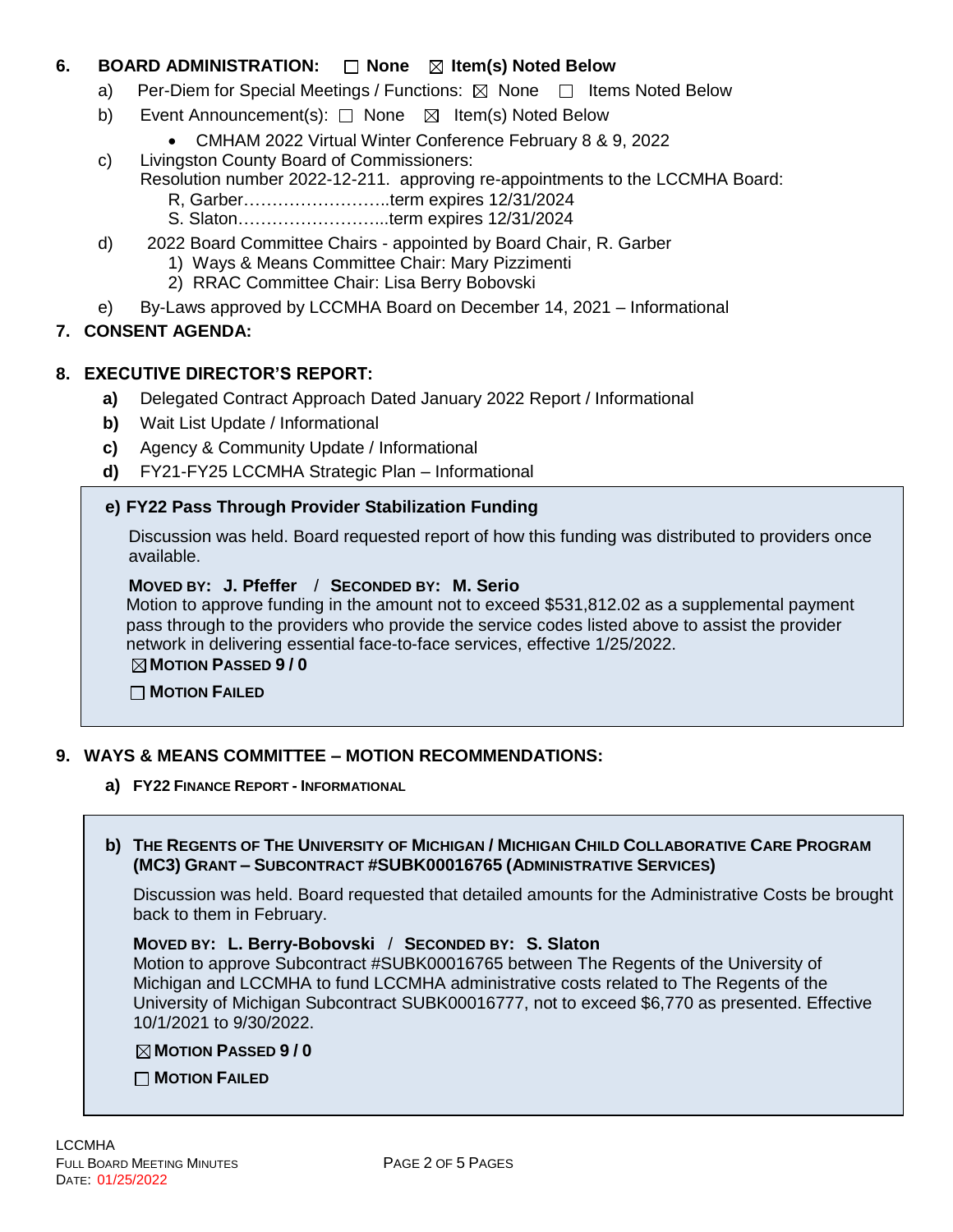### c) THE REGENTS OF THE UNIVERSITY OF MICHIGAN / MICHIGAN CHILD COLLABORATIVE CARE PROGRAM **(MC3) GRANT – SUBCONTRACT #SUBK00016777 (CLINICAL SERVICES CONTRACT)**

Discussion was held.

### **MOVED BY: L. Berry-Bobovski** / **SECONDED BY: J. Pfeffer**

Motion to approve Subcontract #SUBK00016777 between The Regents of the University of Michigan and LCCMHA to fund one .425 FTE position related to the collaboration of children's mental health services in the total amount of \$37,467 and .0125 FTE's for Supervision as presented. Effective 10/1/2021 to 9/30/2022

#### $\boxtimes$ **MOTION PASSED 9 / 0**

 $\Box$ **MOTION FAILED**

| $\mathsf{d}$<br><b>RRO ANNUAL REPORT FY20-21 (2 ACTIONS)</b>                                                                                               |  |  |
|------------------------------------------------------------------------------------------------------------------------------------------------------------|--|--|
| Action 1: FY20-21 Recipient Rights Annual Report                                                                                                           |  |  |
| Discussion was held. The Recipient Rights Acton Committee Chair, Lisa Berry- Bobovski<br>presented the Board with the FY21 Annual Recipient Rights Report. |  |  |
| MOVED BY: L. Berry-Bobovski / SECONDED BY: J. Pfeffer                                                                                                      |  |  |
| Motion to approve the acceptance of the FY21 Recipient Rights Annual Report.                                                                               |  |  |
| <b>MOTION PASSED 9/0</b><br>⊠                                                                                                                              |  |  |
| <b>MOTION FAILED</b><br>П                                                                                                                                  |  |  |
| Action 2: To fund the Recipients Rights Office at its current Staffing Levels of 2 FTE's<br>Discussion was held.                                           |  |  |
| MOVED BY: L. Berry-Bobovski / SECONDED BY: J. Pfeffer                                                                                                      |  |  |
| Motion to approve to continue to fund the Recipient Rights Office at its current staffing levels of 2<br>FTE's.                                            |  |  |
| <b>MOTION PASSED 9/0</b><br>⊠                                                                                                                              |  |  |
| <b>MOTION FAILED</b><br>П                                                                                                                                  |  |  |
|                                                                                                                                                            |  |  |

**e) EMPLOYEE RETIREMENT RECOGNITION RESOLUTION - MORA WILKEVICZ** Discussion was held.  **MOVED BY: S. Vandemergel** / **SECONDED BY: S. Slaton** Motion to approve the Resolution of Recognition to Mora Wilkevicz for her 24 plus years of service to the agency, as presented. **MOTION PASSED 9/ 0**  $\boxtimes$  $\Box$ **MOTION FAILED**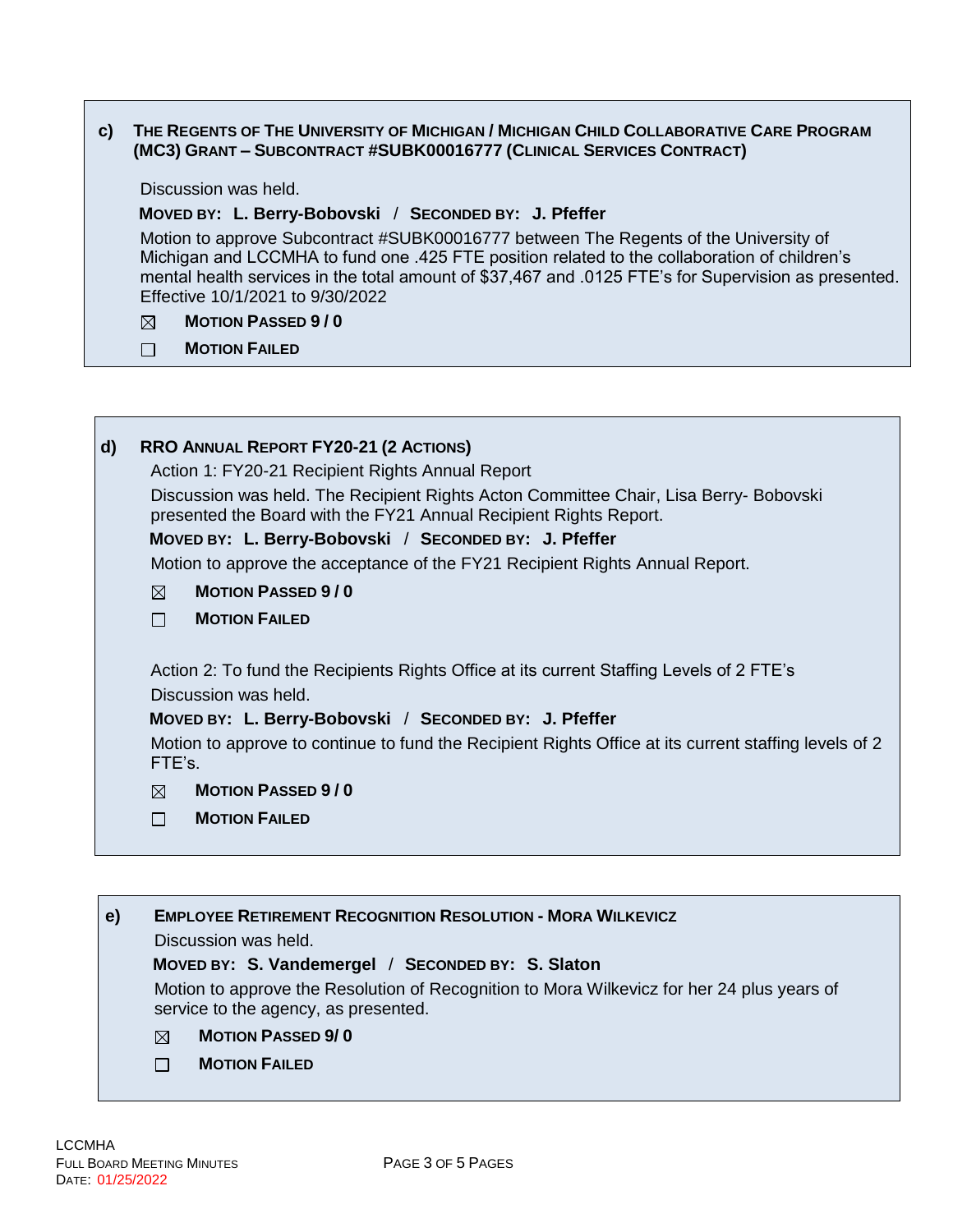# **f) EMPLOYEE RETIREMENT RECOGNITION RESOLUTION – MARK GIBNEY**

Discussion was held.

# **MOVED BY: J. Pfeffer** / **SECONDED BY: S. Vandemergel**

Motion to approve the Resolution of Recognition to Mark Gibney for his almost 19 years of service to the agency, as presented.

#### **MOTION PASSED 9 / 0**  $\boxtimes$

 $\Box$ **MOTION FAILED**

# **g) EXECUTIVE DIRECTOR REGIONAL POLICY SUMMARY / INFORMATIONAL**

**h) CMHPSM REVISED POLICY #385: PERFORMANCE IMPROVEMENT** Discussion was held.

### **MOVED BY: J. Pfeffer** / **SECONDED BY: S. Slaton**

Motion to approve revised CMHPSM Policy #385: Performance Improvement, as presented.

- $\boxtimes$ **MOTION PASSED 9 / 0**
- **MOTION FAILED**  $\Box$

# **i) CMHPSM REVISED POLICY #492: BEHAVIOR TREATMENT COMMITTEE**

Discussion was held.

### **MOVED BY: J. Pfeffer** / **SECONDED BY: S. Vandemergel**

Motion to approve CMHPSM Revised Policy #492: Behavior Treatment Plan, as presented.

- $\boxtimes$ **MOTION PASSED 9/ 0**
- $\Box$ **MOTION FAILED**

### **j) FY21-FY22 BEACON SPECIALIZED LIVING SERVICES CONTRACT AMENDMENT #3 – BEHAVIORAL PSYCHOLOGICAL SERVICES AND TREATMENT PLANNING**

Discussion was held.

### **MOVED BY: J. Pfeffer** / **SECONDED BY: S. Vandemergel**

Motion to approve FY21 and FY22 Contract Amendment #3 between LCCMHA and Beacon Specialized Living Services for the codes and rates, as presented. Effective 2/1/2022 to 9/30/2022**.**

#### $\boxtimes$ **MOTION PASSED 9/ 0**

**MOTION FAILED**

# **10. CMHPSM (REGION 6): □ None ⊠ Item(s) Noted Below**

- a) Event Announcement(s):
	- Next Regional Board Meeting Date: February 09, 2022
- b) 01/12/2022 Meeting Cancelled